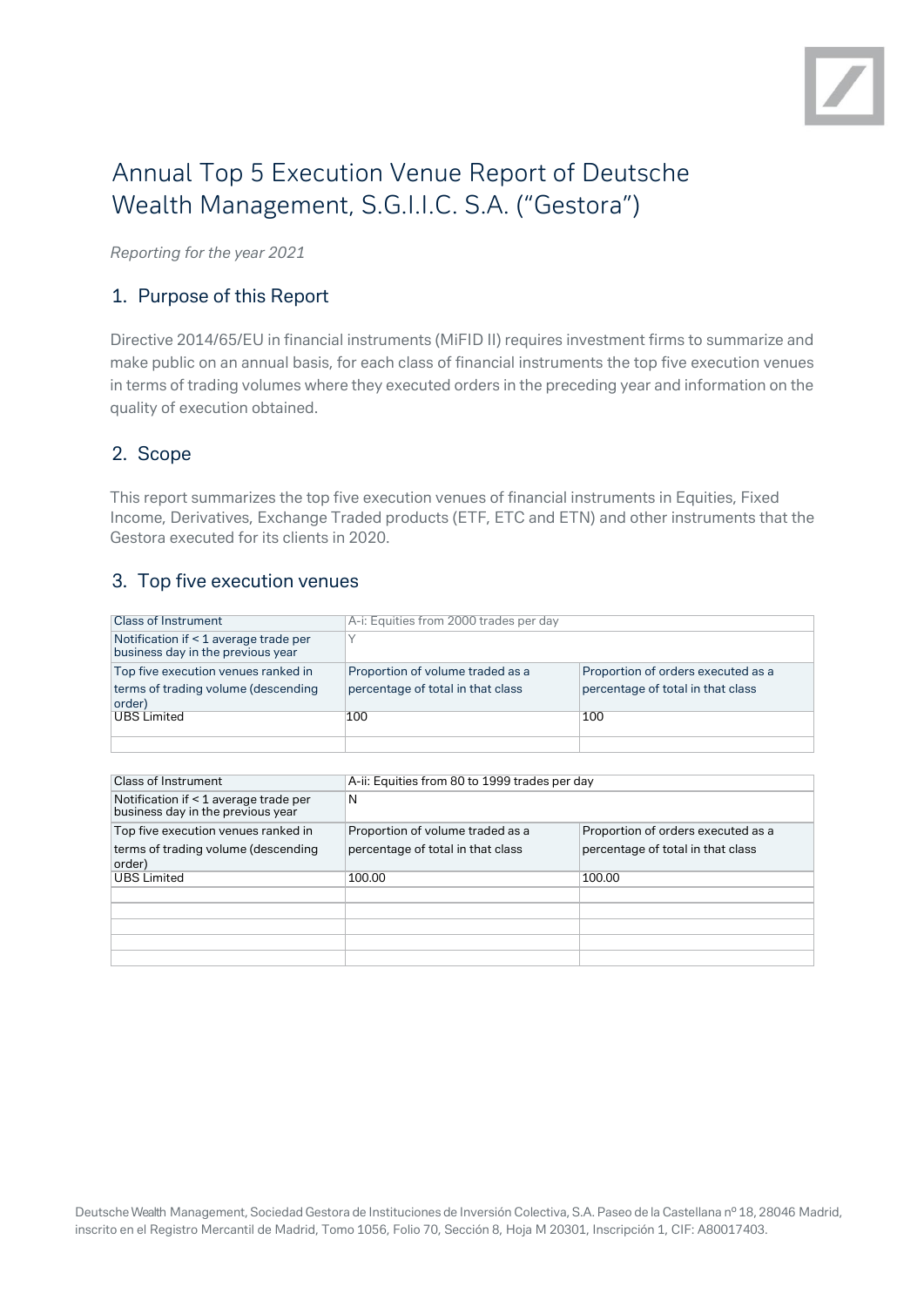

| <b>Class of Instrument</b>                                                           | A-iii: Equities from 0 to 79 trades per day                           |                                                                         |
|--------------------------------------------------------------------------------------|-----------------------------------------------------------------------|-------------------------------------------------------------------------|
| Notification if < 1 average trade per<br>business day in the previous year           | N                                                                     |                                                                         |
| Top five execution venues ranked in<br>terms of trading volume (descending<br>order) | Proportion of volume traded as a<br>percentage of total in that class | Proportion of orders executed as a<br>percentage of total in that class |
|                                                                                      |                                                                       |                                                                         |
|                                                                                      |                                                                       |                                                                         |
|                                                                                      |                                                                       |                                                                         |
|                                                                                      |                                                                       |                                                                         |

| <b>Class of Instrument</b>                                                           | B-i: Debt instruments, Bonds                                          |                                                                         |
|--------------------------------------------------------------------------------------|-----------------------------------------------------------------------|-------------------------------------------------------------------------|
| Notification if < 1 average trade per<br>business day in the previous year           |                                                                       |                                                                         |
| Top five execution venues ranked in<br>terms of trading volume (descending<br>order) | Proportion of volume traded as a<br>percentage of total in that class | Proportion of orders executed as a<br>percentage of total in that class |
|                                                                                      |                                                                       |                                                                         |
| <b>BNP Paribas</b>                                                                   | 22.61                                                                 | 20.00                                                                   |
| DEUTSCHE BANK AG (FRANKFURT                                                          | 15.03                                                                 | 14.55                                                                   |
| Morgan Stanley & Co PLC                                                              | 14.98                                                                 | 17.27                                                                   |
| JP Morgan Chase Bank                                                                 | 10.23                                                                 | 10.00                                                                   |
| <b>HSBC Bank PLC</b>                                                                 | 6.86                                                                  | 5.45                                                                    |
|                                                                                      |                                                                       |                                                                         |

| Class of Instrument                                                        | B-ii: Debt instruments. Money markets instruments |                                    |
|----------------------------------------------------------------------------|---------------------------------------------------|------------------------------------|
| Notification if < 1 average trade per<br>business day in the previous year | N                                                 |                                    |
| Top five execution venues ranked in                                        | Proportion of volume traded as a                  | Proportion of orders executed as a |
| terms of trading volume (descending<br>order)                              | percentage of total in that class                 | percentage of total in that class  |
|                                                                            |                                                   |                                    |
| <b>BOFA Merrill Lynch</b>                                                  | 49.92                                             | 33.33                              |
| Morgan Stanley & Co PLC                                                    | 25.11                                             | 33.33                              |
| <b>BNP Paribas</b>                                                         | 24.98                                             | 33.33                              |
|                                                                            |                                                   |                                    |

| Class of Instrument                                                                  | C-i: Interest rate derivatives. Futures and options admitted to trading on a trading |                                                                         |
|--------------------------------------------------------------------------------------|--------------------------------------------------------------------------------------|-------------------------------------------------------------------------|
| Notification if < 1 average trade per<br>business day in the previous year           | v                                                                                    |                                                                         |
| Top five execution venues ranked in<br>terms of trading volume (descending<br>order) | Proportion of volume traded as a<br>percentage of total in that class                | Proportion of orders executed as a<br>percentage of total in that class |
|                                                                                      |                                                                                      |                                                                         |
|                                                                                      |                                                                                      |                                                                         |
|                                                                                      |                                                                                      |                                                                         |
|                                                                                      |                                                                                      |                                                                         |
|                                                                                      |                                                                                      |                                                                         |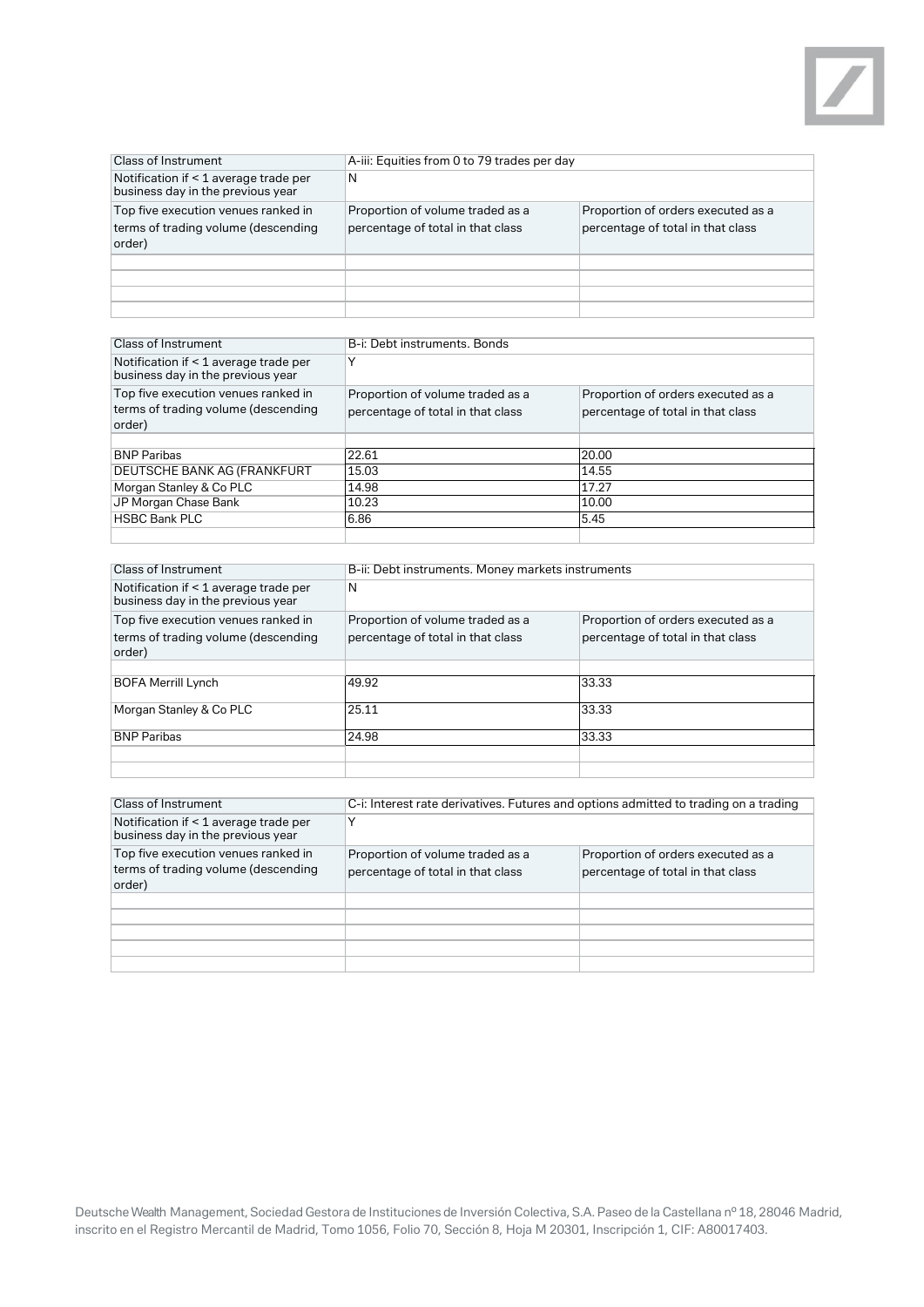

| <b>Class of Instrument</b>                                                           | E-i: Currency derivatives. Futures and options admitted to trading on a trading<br>venue |                                                                         |
|--------------------------------------------------------------------------------------|------------------------------------------------------------------------------------------|-------------------------------------------------------------------------|
| Notification if < 1 average trade per<br>business day in the previous year           | N                                                                                        |                                                                         |
| Top five execution venues ranked in<br>terms of trading volume (descending<br>order) | Proportion of volume traded as a<br>percentage of total in that class                    | Proportion of orders executed as a<br>percentage of total in that class |
|                                                                                      |                                                                                          |                                                                         |
|                                                                                      |                                                                                          |                                                                         |
|                                                                                      |                                                                                          |                                                                         |
|                                                                                      |                                                                                          |                                                                         |
|                                                                                      |                                                                                          |                                                                         |

| Class of Instrument                                                                  | E-ii: Currency derivatives. Swaps, forwards, and other currency derivatives |                                                                         |
|--------------------------------------------------------------------------------------|-----------------------------------------------------------------------------|-------------------------------------------------------------------------|
| Notification if < 1 average trade per<br>business day in the previous year           | N                                                                           |                                                                         |
| Top five execution venues ranked in<br>terms of trading volume (descending<br>order) | Proportion of volume traded as a<br>percentage of total in that class       | Proportion of orders executed as a<br>percentage of total in that class |
|                                                                                      |                                                                             |                                                                         |
|                                                                                      |                                                                             |                                                                         |
|                                                                                      |                                                                             |                                                                         |
|                                                                                      |                                                                             |                                                                         |
|                                                                                      |                                                                             |                                                                         |

| Class of Instrument                                                                  | G: Equity derivatives. Options and Futures admitted to trading on a trading venue |                                                                         |
|--------------------------------------------------------------------------------------|-----------------------------------------------------------------------------------|-------------------------------------------------------------------------|
| Notification if < 1 average trade per<br>business day in the previous year           |                                                                                   |                                                                         |
| Top five execution venues ranked in<br>terms of trading volume (descending<br>order) | Proportion of volume traded as a<br>percentage of total in that class             | Proportion of orders executed as a<br>percentage of total in that class |
| <b>Banco Santander SA</b>                                                            | 100.00                                                                            | 100.00                                                                  |
|                                                                                      |                                                                                   |                                                                         |
|                                                                                      |                                                                                   |                                                                         |

| Class of Instrument                                                                  | K: Exchange traded products.                                          |                                                                         |
|--------------------------------------------------------------------------------------|-----------------------------------------------------------------------|-------------------------------------------------------------------------|
| Notification if < 1 average trade per<br>business day in the previous year           | N                                                                     |                                                                         |
| Top five execution venues ranked in<br>terms of trading volume (descending<br>order) | Proportion of volume traded as a<br>percentage of total in that class | Proportion of orders executed as a<br>percentage of total in that class |
|                                                                                      |                                                                       |                                                                         |
| <b>FLOW TRADERS (ETF)</b>                                                            | 26.01                                                                 | 15.38                                                                   |
| <b>BNP Paibas</b>                                                                    | 21.63                                                                 | 26.92                                                                   |
| Susquehanna Intl Securities LTD                                                      | 19.13                                                                 | 13.46                                                                   |
| Santander ETF                                                                        | 13.81                                                                 | 23.08                                                                   |
| <b>OPTIVER ETF</b>                                                                   | 11.72                                                                 | 5.77                                                                    |

| Class of Instrument                                                                  | M: Other instruments.                                                 |                                                                         |
|--------------------------------------------------------------------------------------|-----------------------------------------------------------------------|-------------------------------------------------------------------------|
| Notification if < 1 average trade per<br>business day in the previous year           | ν                                                                     |                                                                         |
| Top five execution venues ranked in<br>terms of trading volume (descending<br>order) | Proportion of volume traded as a<br>percentage of total in that class | Proportion of orders executed as a<br>percentage of total in that class |
| Allfunds Bank                                                                        | 100.00                                                                | 100.00                                                                  |
|                                                                                      |                                                                       |                                                                         |

Deutsche Wealth Management, Sociedad Gestora de Instituciones de Inversión Colectiva, S.A. Paseo de la Castellana nº 18, 28046 Madrid, inscrito en el Registro Mercantil de Madrid, Tomo 1056, Folio 70, Sección 8, Hoja M 20301, Inscripción 1, CIF: A80017403.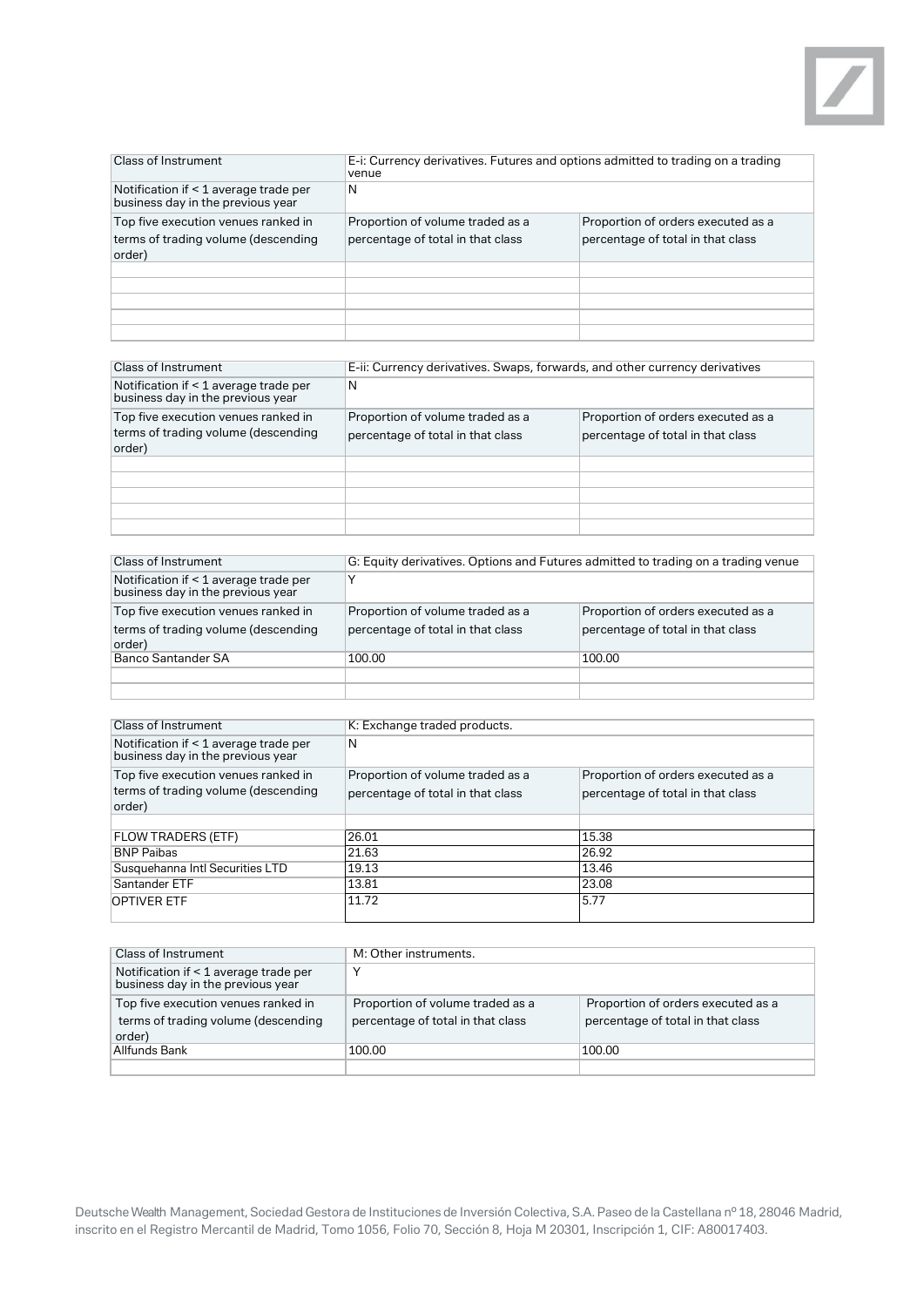# 4. Qualitative Report

## Equity Asset Classes

a) How does AM Trading give relative importance to the execution factors of price, costs, speed, likelihood of execution, or any other considerations including qualitative factors when assessing the quality of execution for orders transmitted for execution?

When executing orders, we will take all sufficient steps to obtain the best possible result taking into account price, costs, speed, likelihood of execution and settlement, size, nature or any other consideration relevant to the execution of the order.

When executing or transmitting an order to other firms for execution, we must take all sufficient steps to obtain, the best possible result on a consistent basis by taking into account following execution factors, such as:

- Price
- Costs
- Speed
- Likelihood of execution and settlement
- Size
- Nature
- Any other consideration relevant to the execution of a particular order
- The relative importance of these execution factors will be determined based on the following criteria:
- The characteristics of the order
- The Financial Instruments that are the subject of the order
- The characteristics of the Execution Venues to which the order can be directed
- The current market circumstances
- Specifically for Funds: the objectives, investment policy and risks of the Fund as indicated in the prospectus, articles of association or offering documents of the Fund

Listed Derivatives and Equity-like instruments (Convertibles, Certificates, ETFs, and similar instruments) will follow the approach as for the equity business.

Deviations from the approach are as follow:

Orders for listed derivatives are either executed via agency brokers with direct access to relevant exchanges and via RFQ (above block size).

ETFs are mainly executed via RFQ directly with brokers on an MTF venue (e.g. Bloomberg). We will typically ask multiple brokers for a price and will then execute at the best prevailing price. The competition among brokers on MTF is advantageous for price-discovery process. The ETF price is transparent and available as reference for selecting quotation obtained from brokers. The price is the primary factor of execution decision in this kind of products.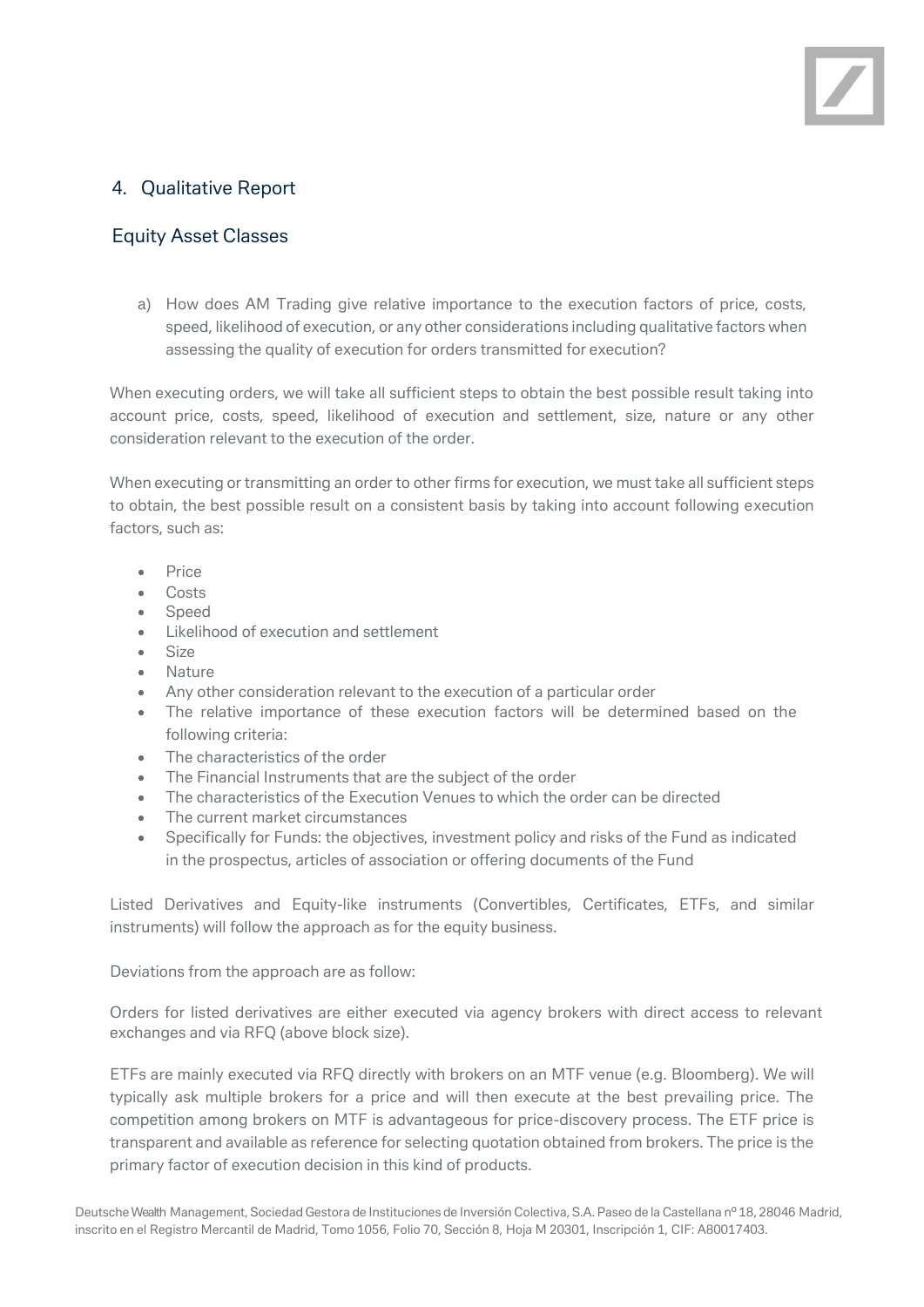

Orders related to certificates may be either executed directly with its issuer or passed to broker for execution (listed instrument).

The execution of convertibles often takes place via RFQ in Bloomberg (Operating company: Bloomberg Finance L.P.) by considering primarily the following factors (unless instructed differently):

- Order size: it needs to be considered in relation to both the size of the issuance of the security and
- to the market capacity and volatility
- The Likelihood of the execution
- Access to Liquidity
- b) Does the Gestora Trading have any specific arrangements with execution venues [and brokers] regarding payments made or received, discounts, rebates or non-monetary benefitsreceived?

The firm does not receive payments, discounts, rebates from its trading arrangements. Any nonmonetary benefit in the form of broker workshops are documented in a formal inducement ledger which is challenged by our compliance department and reported to our governance committees.

c) What are the factors leading to the Gestora Trading's selection or a change in the execution venues [and brokers] listed in the firm's execution policy, if any such change occurred?

Our selection of particular broker firms is based on a number of criteria, including their:

- Market and security familiarity
- Access to liquidity or willingness to commit risk to principal trade
- Financial stability and certainty of settlement
- Reliability and Integrity of maintaining Soundness of technological infrastructure and operational
- capabilities
- Safeguards and compliance controls to protect Clients
- Pricing and costs for execution-only services
- Ability to provide transaction cost analysis (TCA)
- Access to Centralized Risk Book (CRB)
- Ability to provide analysis of speed of execution
- Level of control over interactions with internal and external Systematic Internalisers (SIs)
- Approach to double caps and new large-in-size (LIS) venues
- Smart order routing (SOR) logic and Algorithmic trading strategies
- Ability to produce customized reports, trade related performance data, performance attribution,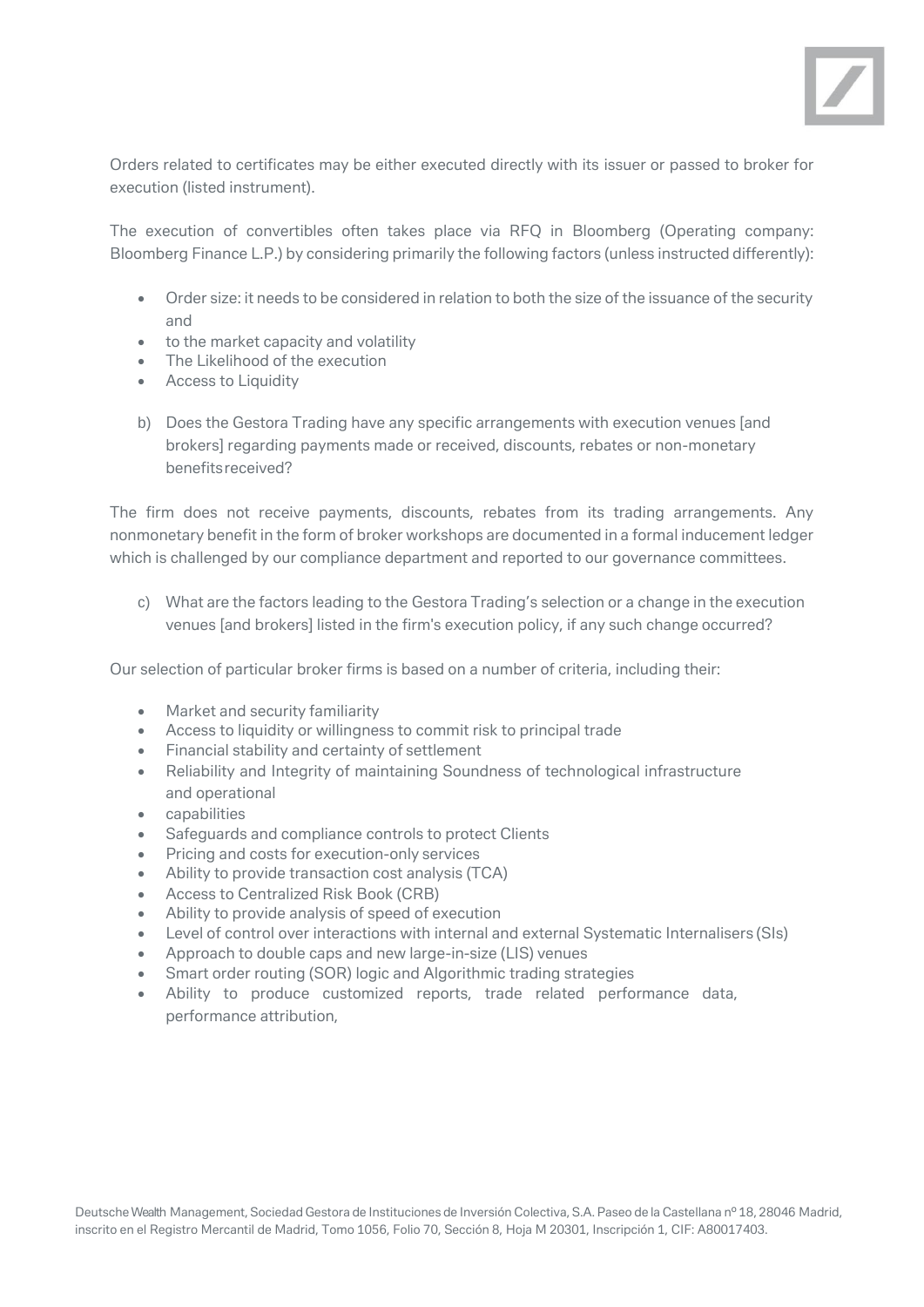

- risk reports (including breach violations and rejection) on a periodic basis
- Ability to provide assisted trade reporting
- Ability to provide superior pricing results in the trading of ETF's
- Venues will also be considered potentially if they are providing automated axe or streaming prices
- for ETF's or convertible bond trading
- d) Does the Gestora Trading's order execution differ according to client categorisation?

No. We treat all clients to the highest standard/market practice when it comes to fulfilling our obligation to execute orders on terms most favourable to the client.

e) When precedence over immediate price was given when executing retail client orders and how AM Trading delivered the best possible result in terms of the total consideration tothe client?

We currently do not have any retail clients, nor cases of clients electing for retail classification under the terms of MiFID II Annex II.

f) How have the Gestora Trading used output of a consolidated tape provider established underArticle 65 of MiFID II?

There is a relative lack of clarity concerning consolidated tape provider preparations; it is not inconceivable that ESMA mandates a solution in this space, and until this occurs, we will maintain a watching brief and populate the relevant Best Execution templates per the Delegated Regulation 2017/565 Art 65(6) and Regulation 2017/576 (RTS 28) requirements as required.

#### Non-Equity Asset Classes

a) Howdoes the GestoraTradinggive relative importance to the execution factors of price, costs, speed, likelihood of execution, or any other considerations including qualitative factors when assessing the quality of execution for orders transmitted for execution?

The relative importance of the execution factors will be determined based on the following criteria;

- The characteristics of the order
- The Financial Instruments that are the subject of the order
- The characteristics of the Execution Venues to which the order can be directed
- The current market circumstances
- Specifically for Funds: the objectives, investment policy and risks of the Fund as indicated in the prospectus, articles of association or offering documents of the Fund.

Generally, we regard price and cost as the important factors for Best Execution, however there may of be circumstances when we determined that other execution factors have a greater influence in achieving the best possible result. In certain situations where a market is illiquid or the order is of a large size, in order to reduce market impact, we may execute the order directly with market maker or liquidity provider to find liquidity, in these cases likelihood of execution and settlement are more important thanprice.

Deutsche Wealth Management, Sociedad Gestora de Instituciones de Inversión Colectiva, S.A. Paseo de la Castellana nº 18, 28046 Madrid, inscrito en el Registro Mercantil de Madrid, Tomo 1056, Folio 70, Sección 8, Hoja M 20301, Inscripción 1, CIF: A80017403.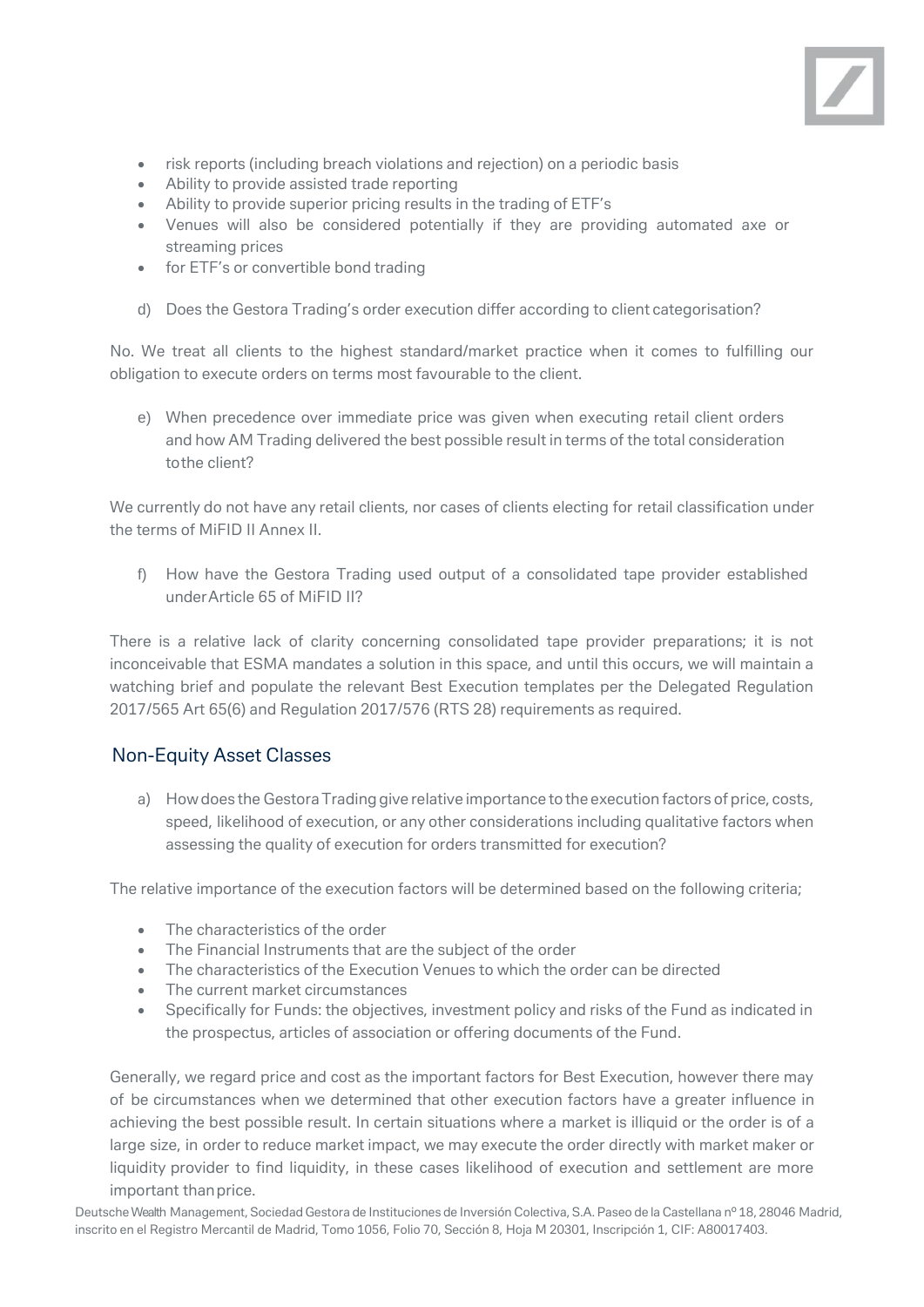

b) Does the Gestora Trading have any specific arrangements with execution venues [and brokers] regarding payments made or received, discounts, rebates or non-monetary benefits received?

As a firm, we do not receive any remuneration, discount or non-monetary benefit for routing client orders to a particular broker, trading venue or execution venue.

- c) What are the factors leading to the Gestora Trading's selection or a change in the execution venues [and brokers] listed in the firm's execution policy, if any such change occurred?
- Our selection of particular broker firms is based on a number of criteria, including their:
- Market and product coverage
- Access to or provision of liquidity
- Financial stability and certainty of settlement
- Reliability and Integrity of maintaining confidentiality
- Safeguards and compliance controls to protect Clients

We periodically review whether Best Execution was achieved satisfactorily from the venues used in the past period. The review will consider, among others, the following factors:

- Execution quality based on quality metric published and/or provided by the trading venues
- TCA report in respect of performance of execution on these venues
- Cost of execution
- Infrastructure to support clearing and settlement
- Best Execution governance framework and policy
- d) Does the Gestora Trading's order execution differ according to client categorisation?

No. We treat all clients to the highest standard/market practice when it comes to fulfilling our obligation to execute orders on terms most favourable to the client.

e) When precedence over immediate price was given when executing retail client orders and how the Gestora Trading delivered the best possible result in terms of the total consideration tothe client?

We currently do not have any retail clients, nor cases of clients electing for retail classification under the terms of MiFID II Annex II.

f) How have the Gestora Trading used data or tools relating to the quality of execution, includingdata published under RTS 27 (now Delegated Regulation (EU) 2017/575)?

Order execution is reviewed with specific focus on instances when no competitive quotation was received back at the time of execution. The Executed price is verified for each such transaction taking into consideration factors such as instrument/market liquidity, broker restriction, order size, order limit etc.

We will use RTS 27 data to inform our broker selection review process once this data becomes available.